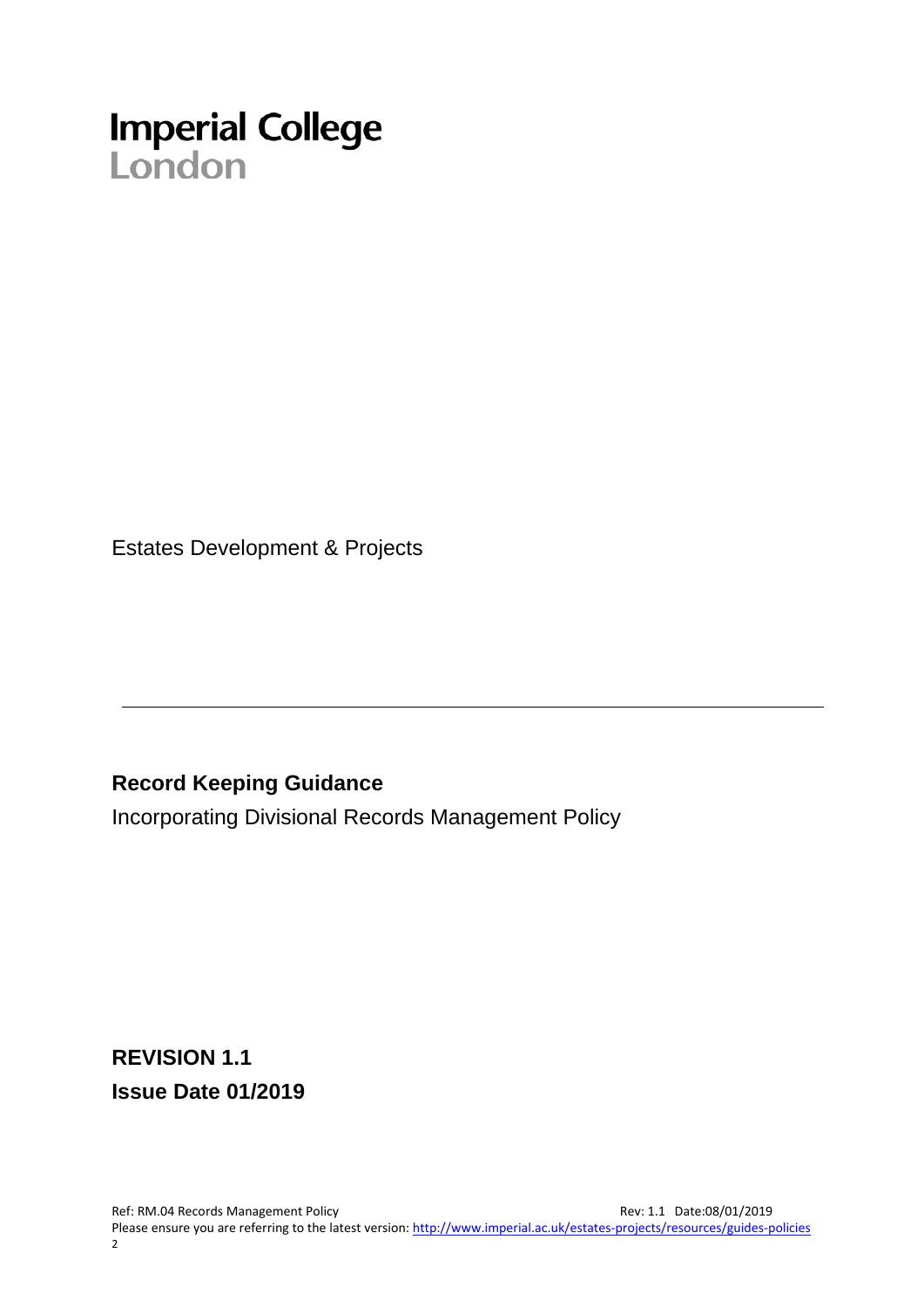# Document History

# Revision History

| <b>Revision</b><br><b>Number</b> | <b>Revision</b><br>Date | <b>Summary of Changes</b>                                                                                                       |
|----------------------------------|-------------------------|---------------------------------------------------------------------------------------------------------------------------------|
| Rev 1                            | November<br>2016        | Final draft completed for sign-off                                                                                              |
|                                  | Feb 2017                | Minor updates made to project filing schedule and format corrections<br>Addition of section 1.1 Project Filing Responsibilities |
| <b>Rev 1.1</b>                   | Jan 2019                | Updated to include reference to GDPR, updating associated weblinks                                                              |
|                                  |                         |                                                                                                                                 |
|                                  |                         |                                                                                                                                 |
|                                  |                         |                                                                                                                                 |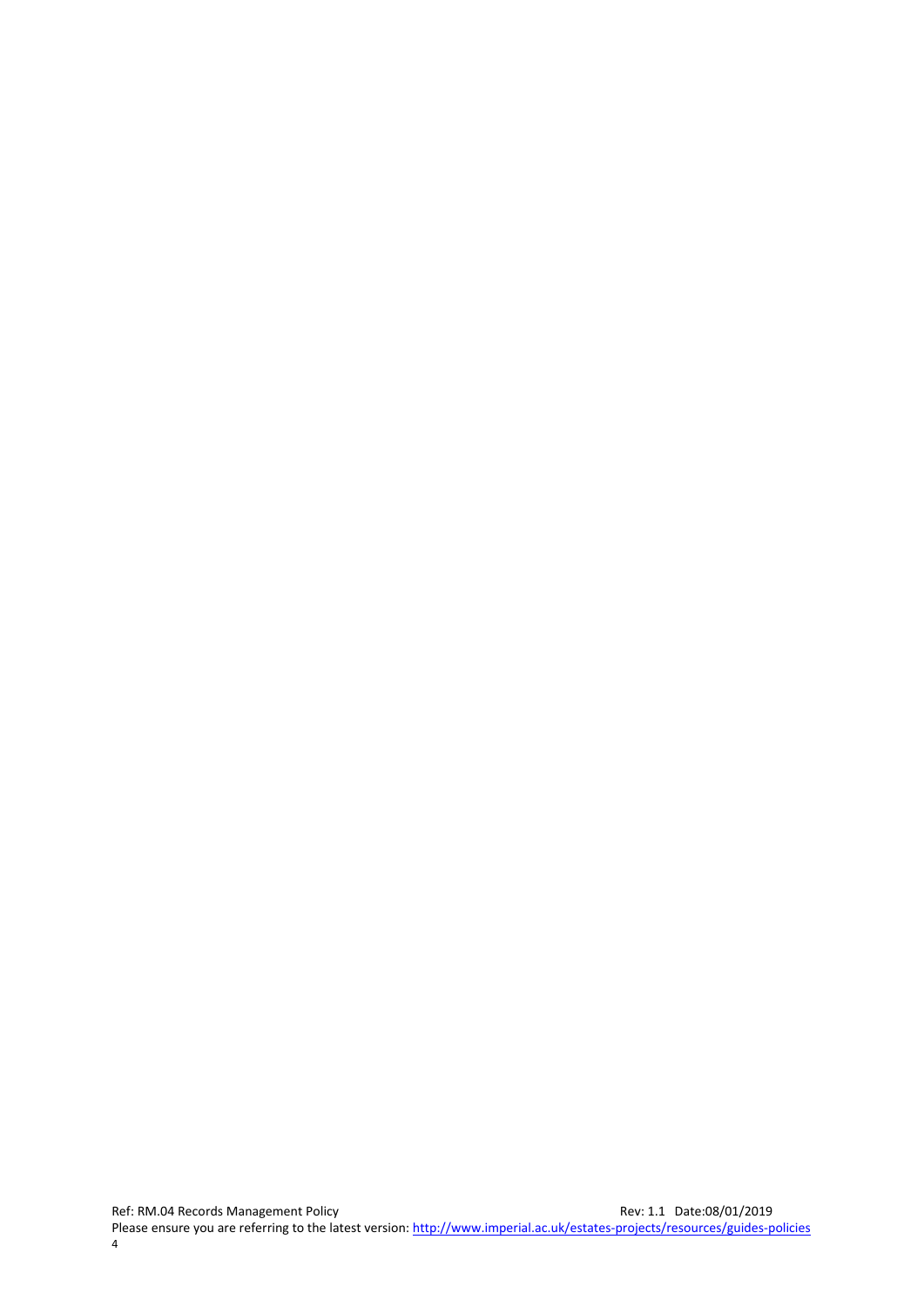# **Contents**

Part 1 Record Keeping Introduction and How To

- 1. Project Filing
- 2. Divisional Filing
- 3. File Naming Protocol
- 4. Digital Records Creation and Storage

Part 2 Divisional Records Management Policy

- 5. Scope and Definition
- 6. Aims of our Records Management System
- 7. Roles and Responsibilities
- 8. Legal and Professional Obligations
- 9. Registration of Records
- 10. Retention and Disposal Schedules
- 11. Records Management Audit
- 12. Training
- 13. Related Standards and Guidance
- 14. Review

Appendices

Appendix i: Retention Schedule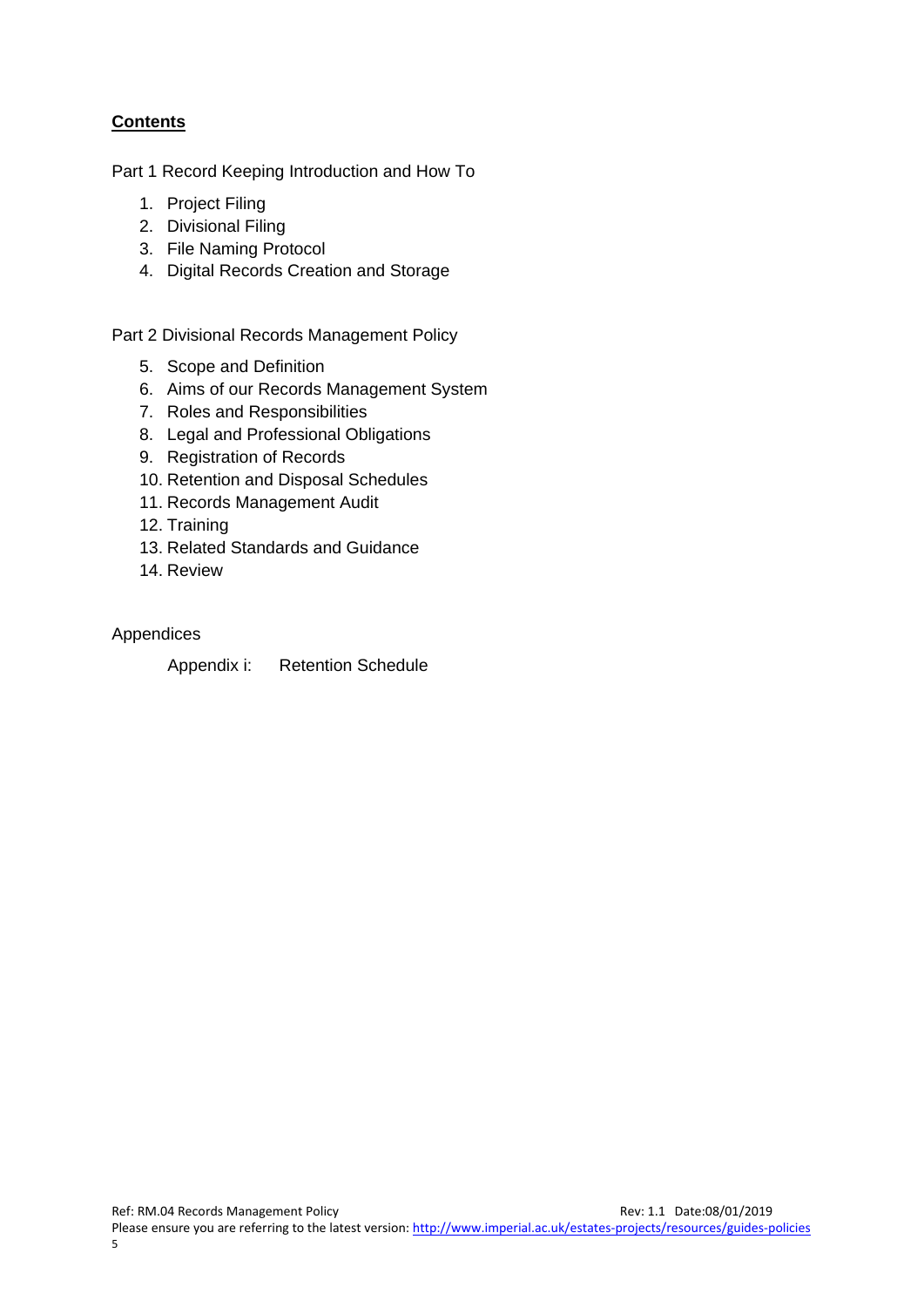## **Part 1 Record Keeping Introduction and "How to"**

Records Management is the process by which an organisation manages all aspects of its records, regardless of format or media type, from their creation through to eventual disposal.

Good recordkeeping supports the aims and objectives of Imperial College through the provision of accountable information to facilitate operational efficiency, cost reduction and funding opportunities. The College's records are a corporate asset and are vital for:

- Supporting the divisions' current and future operations
- Meeting legislative requirements such as Data Protection, Freedom of Information and Environmental Information regulations.
- Accountability through providing reliable evidence of decisions and transactions.
- Transparency, protecting the reputation of the Division and the College.
- Raising awareness and understanding of the organisation's history and procedures.
- Ensuring business continuity through the management and protection of vital records.
- Protecting the interests of the college and the rights of all College stakeholders.

ALL staff<sup>1</sup> and consultants working with the division who create, receive and utilise records during the course of their work have a responsibility towards records management.

The first section of this document provides recordkeeping guidance and clarification of the processes used by the Division to manage its records including:

- Project filing
- Divisional filing
- Records of cultural or historical value to the College

The Estates Development & Projects' (EDP) Records Management Policy has been implemented to ensure ongoing improvement of its records management functions. This policy applies to all divisional staff and will benefit the Division through:

- Better use of physical and server space
- Better use of staff time

- Improved control of information resources
- Protection of vital records
- Compliance with legislation and standards
- Improved collaborative working

The College Archives and Corporate Records Unit (ACRU) are responsible for the overall standards of practice in the management of records throughout Imperial College London. This policy document aligns with ACRU guidance and should be read in conjunction with their policies and recommendations2.

Ref: RM.04 Records Management Policy and the state of the state of the state of the SNO1/2019 Rev: 1.1 Date:08/01/2019 Please ensure you are referring to the latest version: http://www.imperial.ac.uk/estates-projects/resources/guides-policies 6

 $1$  The definition of "staff" includes temporary contracts or consultants working on behalf of the College.

<sup>&</sup>lt;sup>2</sup> ACRU Guidance – www3.imperial.ac.uk/recordsandarchives/recordsmanagement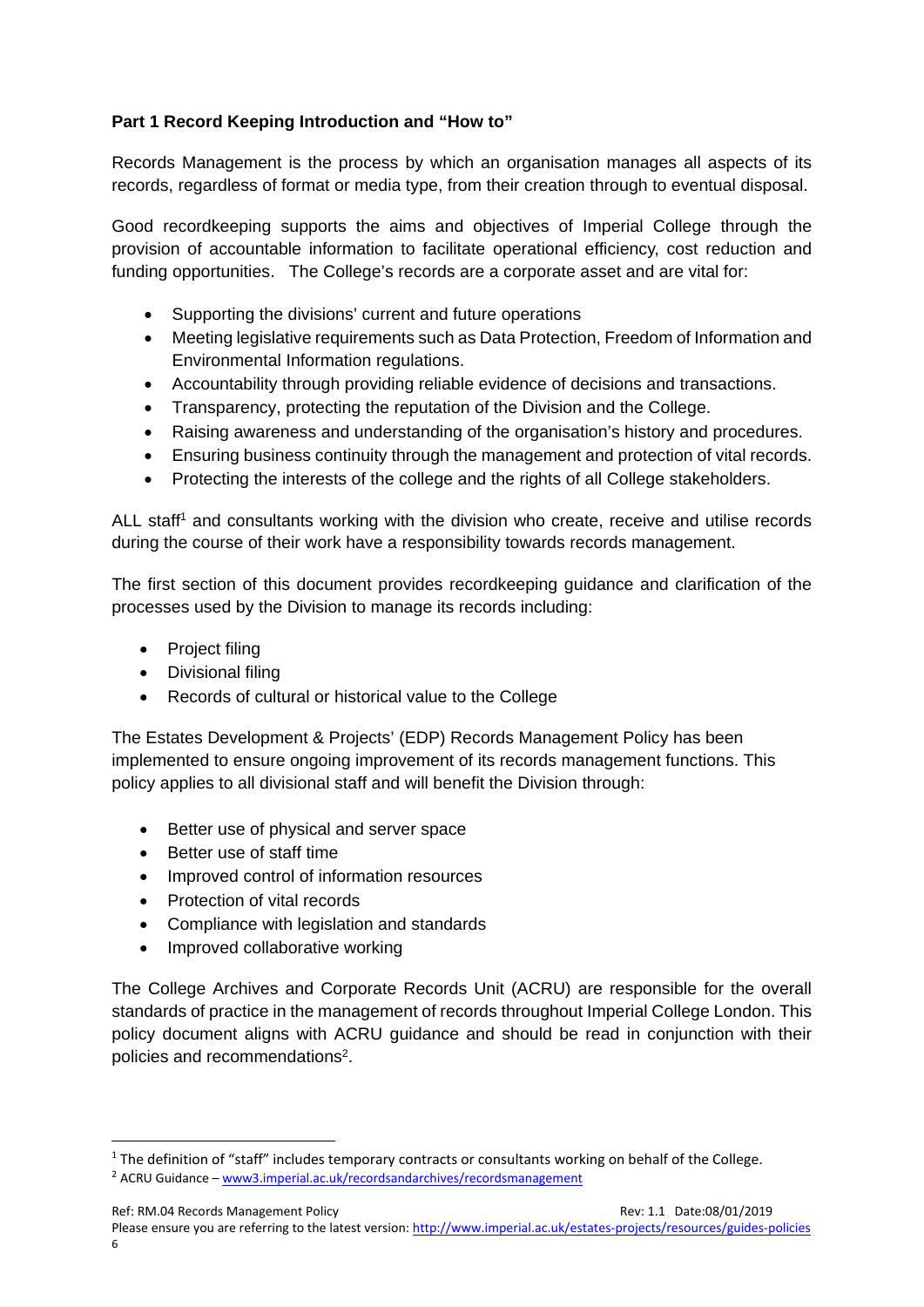Specific policies and procedures documented elsewhere in the College are also referenced in this policy to refer to for further information.

# **1 Project filing**

# **1.1 Responsibilities**

The Project Manager holds primary responsibility for populating the project filing throughout the duration of the project and defects period with the appropriate project related documents Items required for retention after project completion are highlighted on the Project Filing System in YELLOW. (refer to Diagram 2 below)

ALL staff creating or receiving project related records should use the project filing system. This includes but is not limited to, the Project Manager (internal and external), Senior Supplier, Project Assurance Team, Engineering Team, Space Team, Finance and Procurement.

All project related correspondence and files must be referenced with the project code and title.

Electronic file naming conventions should be taken into consideration (refer to Section 3 of this document)

# **1.11 Projects run by external Project Managers**

Project filing deliverables are outlined in the Project Manager Scope of Services and must be saved in the College's designated filing system on a regular basis throughout the project. Refer to Section 4 of this document for information on collaborative digital filing.

The Senior Supplier is responsible for ensuring all internally generated forms (such as project brief, PID) are included in the project filing.

Externally generated records are the responsibility of the project manager and should be correctly named and saved in the project file before distribution.

The project manager is also responsible for ensuring that any project records highlighted in yellow on the project filing schedule, which are generated or saved on external Document Management systems, are extracted and saved in the Estates Division's Project Filing system.

Note also that correspondence constitutes a record and copies of any emails which provide evidence of decisions made or transactions carried out must also be saved in the Estates Division's Project Filing system.

# **1.2 Set up of new project file**

Project files are created to manage project related documentation. A standardised process has been established to assist the Division to work effectively and provide accountable records in a format suited for medium term retention, to meet legislative requirements.

A project number should be registered and filing set up as soon as records are being created. This should not wait until the project is approved, as early stage records can hold vital evidence and as such should be retained in a managed system.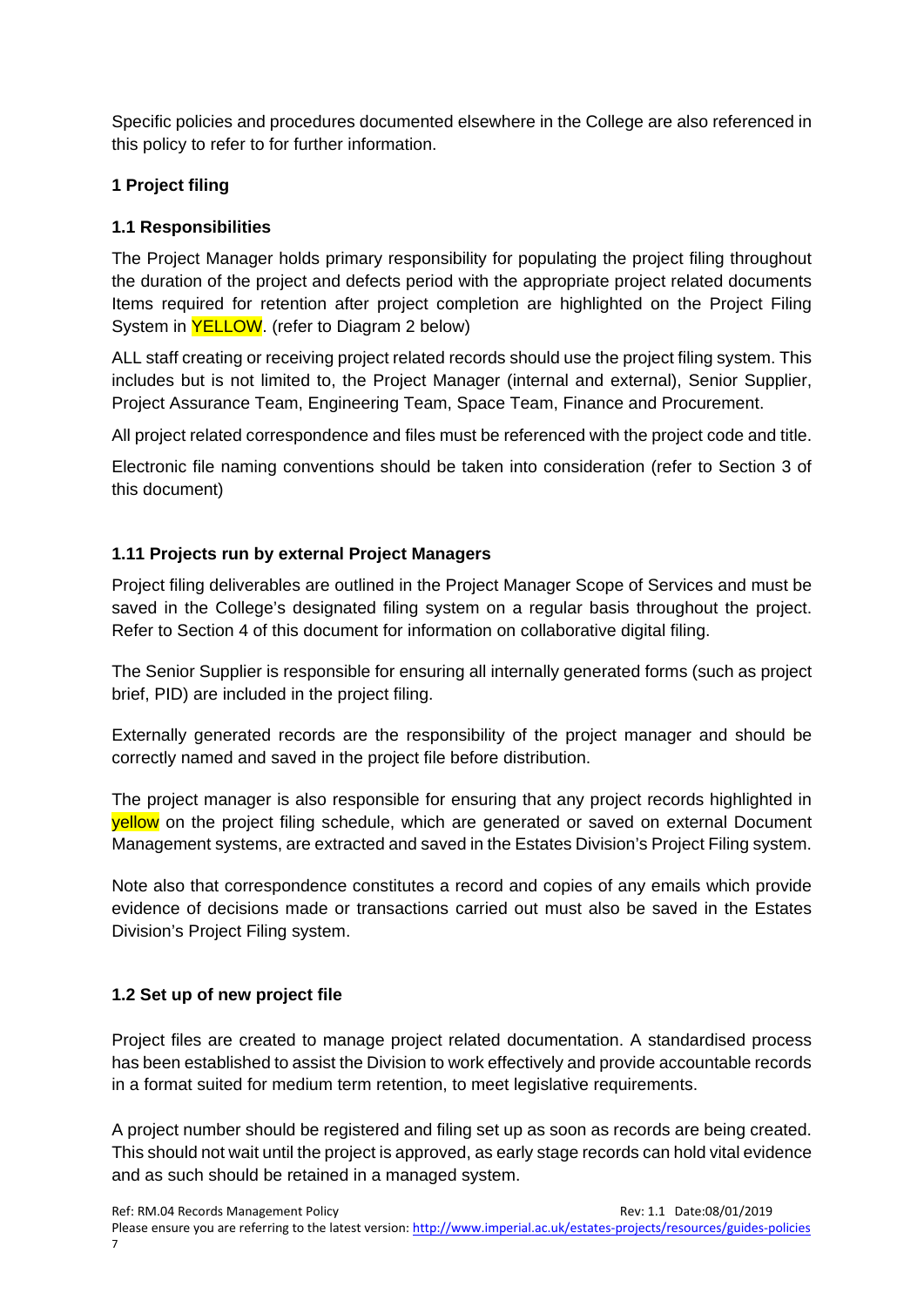The Records and Archives Officer will create a standard set of project filing folders from the information provided at registration, consisting of:

- An electronic project file in the Divisions Shared Drive (X:) under 'Project Filing'.
- A hard copy file for any project paperwork.
- An Oasys Mail Manager 'collection' link to allow emails to be filed

Access to the Project File will be made available to ALL individuals in the Division, the appointed Project Manager and other College staff connected to the project, upon request.

The project will also be registered on the College Archives and Records Management database REMAS to provide an audit trail on project information. The inventory reference number will be added to the project file label (refer to Diagram 1).



#### **Diagram 1 – Project File Label**

The Records and Archives Officer sends a notification email to the Project Manager, Estates Projects Division, Procurement and Finance Teams to advise that the project file is available for use.

Additional files or storage for hard copy information can be created upon request.

# **1.3 Project File Structure**

The filing is structured around nine functions and utilising a standardised folder structure. Refer to the Project Filing System schedule (Diagram 2). Sub-folders can be added by the Project Manager where required on a project-by-project basis, taking care to limit the length of folder names (refer to Appendix iii File Naming Protocol).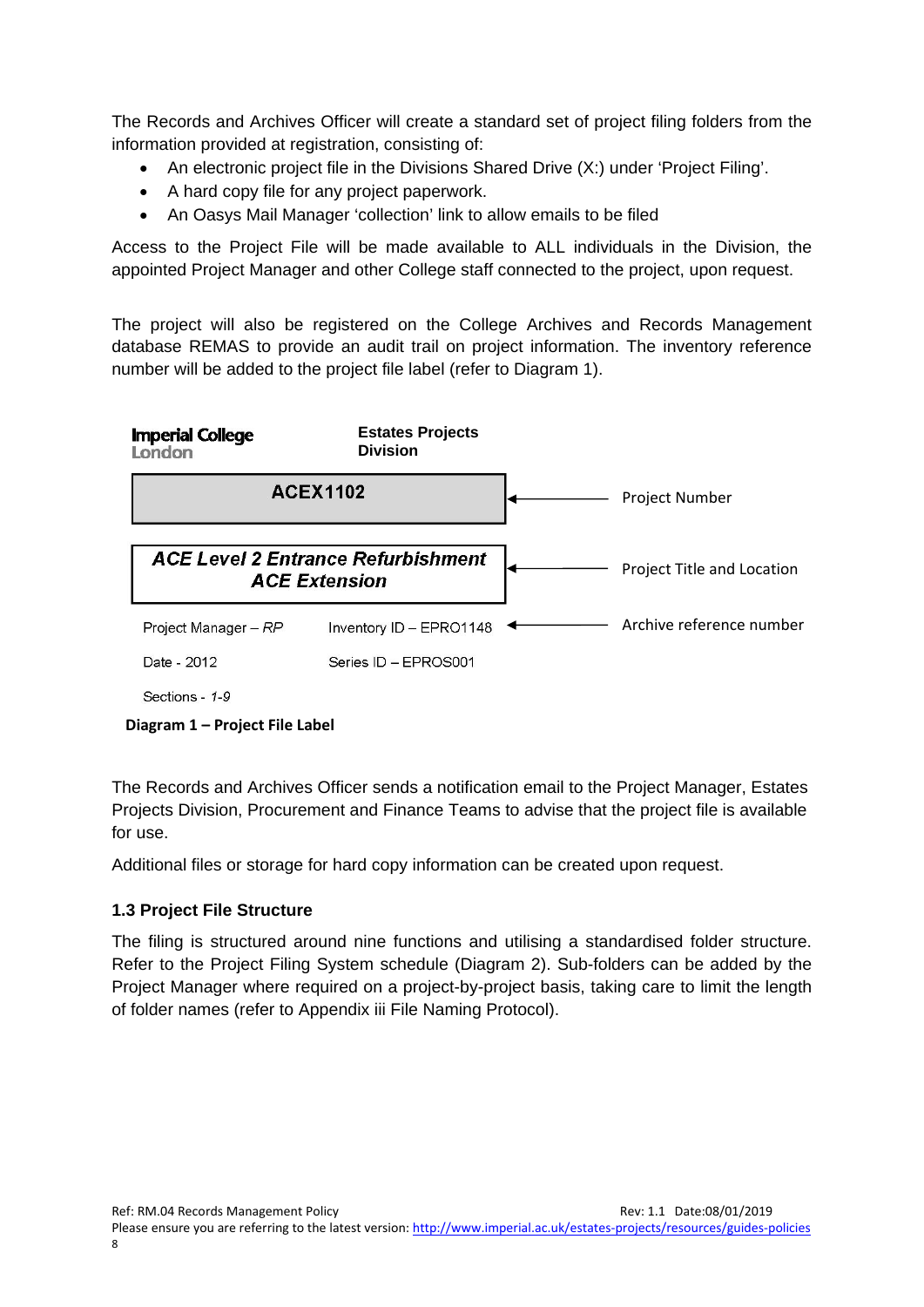# **Project Filing System**

#### 1.0 Project Management

- 1.01 Programme
- 1.02 PEP
- 1.03 Value Management
- 1.04 Risk Management
- 1.05 Change Control (F.5)
- 1.06 PM Instructions (F.38)
- 1.07 Early Warnings (F.33, F.34)
- 1.08 Compensation Events (F.35-37)
- 1.09 Handover Plan (F.32) 1.10 Final Accounts (F.13)
- 1.11 SWMP
- $1.12$  Reports (F.31)
- 1.13 Non-email Correspondence
- 1.14 AICW
- 1.15 Project Directory (F.15)

#### 2.0 Email

#### 3.0 Appraisal & Approval

- 3.01 Business Case
- 3.02 Feasibility (PM.03)
- 3.03 Brief (PM.01)
- 3.04 PID (PM.02)
- 3.05 Capital Approval Board
- 3.06 Next Stage Plan
- 3.07 TAG
- 3.08 Insurers
- 3.09 National Bodies
- 3.10 Utilities
- 3.11 Public Consultation
- 3.12 Local Authority<br>3.13 1851 Commission
- 

#### 4.0 Cost Management

- 4.01 Cost Plan (F.44)
- 4.02 Cost Reports (F.45)
- 4.03 Invoices
- 4.04 Purchase Orders and Quotations Project Cost Spreadsheet.xls

#### 5.0 Meetings

#### 5.01 Client

- 5.02 Project Manager
- 5.03 Design Team
- 5.04 Principal Designer
- 5.05 Enabling Works
- 5.06 Main Contractor

#### 6.0 Design

- 6.01 Specifications
- 6.02 Surveys
- 6.03 Drawings
- 6.04 Photographs
- 6.05 Design Stage Reports
- 6.06 Specialist Reports
- 6.07 Room Data Sheets

#### **7.0 Procurement**

- 7.01 Tender
- 7.02 Appointments/Fees
- 7.03 Novation
- 7.04 Contract
- 7.05 Procurement Strategy
- 7.06 Approved Supplier Scoring

#### **8.0 Construction Operations**

- 8.01 Site Surveys/Investigations
- 8.02 Asbestos (F.2)
- 8.03 Decant Contractor
- 8.04 Enabling Works
- 8.05 Demolition
- 8.06 Main Contractor **Supervisors Technical Submissions (F.41)** Risk/Method Statements
- 8.07 Engineering Inspections
- 8.08 BEMS
- 8.09 Metering
- 8.10 Fire
- 
- 8.11 Testing and Commissioning<br>8.12 Handover & Completion (F.14, F.39)
- 8.13 Manuals
- 
- 8.14 Defects (F.6, F.9)<br>8.15 Post Project Review
- 8.16 Post Project KPI

#### 9.0 Health & Safety

- 9.01 H&S Plan
- 9.02 HSE Notification
- 9.03 H&S Reporting (F.49)
- 9.04 CDM Notification (F.3, CDM Reports)
- 9.05 Safety Induction (F.4, F.17)

#### 10.0 BIM (electronic filing only)

11.0 Incoming for Approval (electronic filing only)

Indicates documents retained for archive at project completion

#### **Diagram 2 – Project Filing System**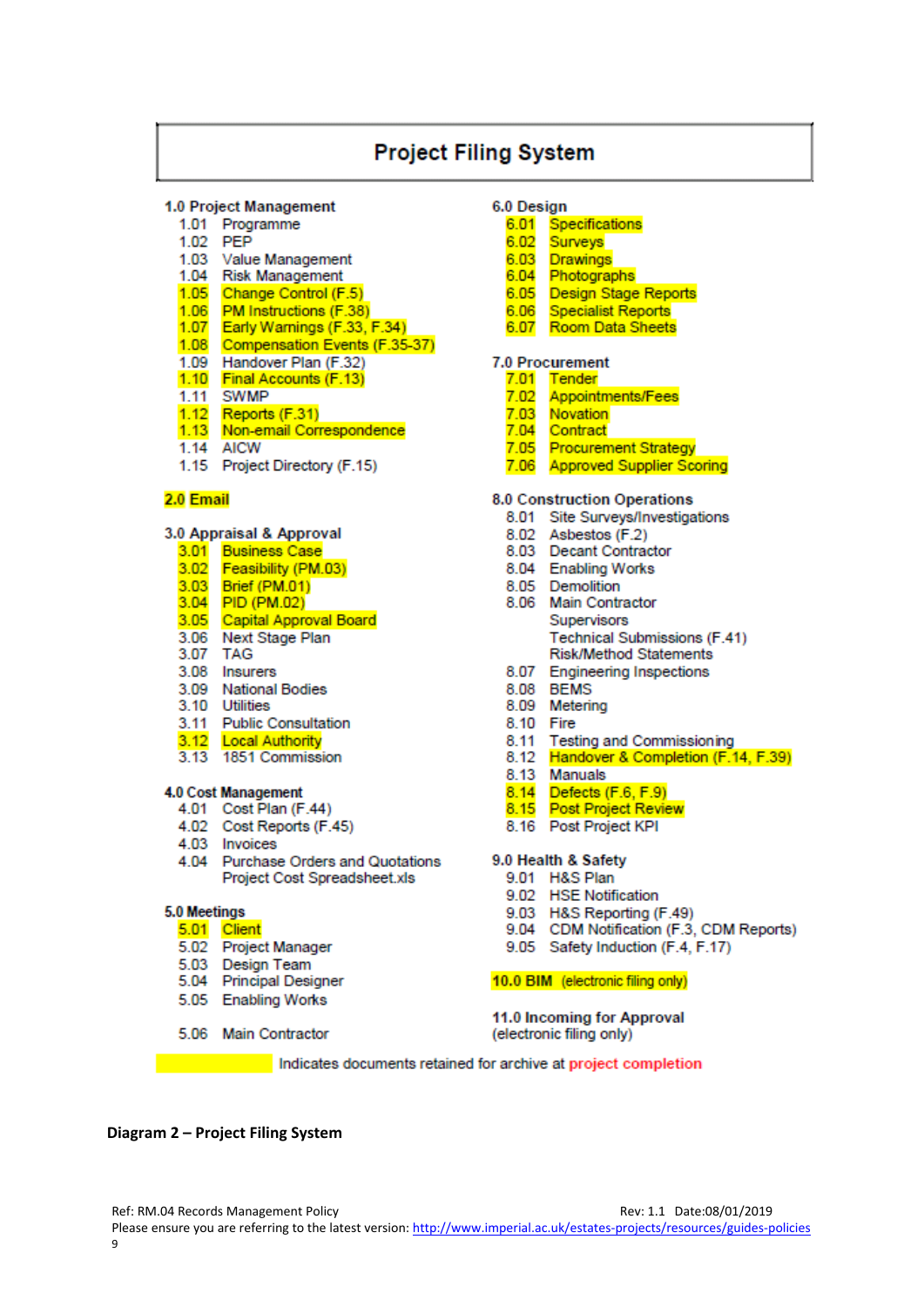#### **1.4 Tender and Contract Documentation**

Tender and Contract documentation contain confidential and business sensitive information and must be stored in an access restricted location.

Electronic copies of the data are uploaded to a Procurement folder on the X:drive, accessible only to divisional staff. Hard copies and electronic storage media are stored by the Records and Archives Officer in a secure cabinet and logged on the ReMAS records database.

#### **1.5 Archive**

Project Files will be closed and archived on issue of the Project Closeout form (F13). The Records and Archives Officer will issue an email notifying of the project file closure. If a Project Manager requires an extension of time for business or on-going defects issues they are to notify the Records and Archives Officer as soon as possible.

Project Managers must ensure that all project filing saved elsewhere is transferred to the Records and Archives Officer by project handover and a final transfer of post-completion records will be instigated upon notification of the Project Closeout.

The Records and Archives Officer will sift the project file, retaining the items highlighted in yellow on the schedule to prepare for archive accordance with the College Retention Schedule *(refer to Appendix)*.

All documents to be retained, as highlighted in yellow on the project filing schedule, are registered on the REMAS records management system and a transfer number is allocated by ACRU. This transfer number will be used to reference the archived documents and will remain with those documents through their retention period to destruction.

This process ensures the College can provide access to information under the Freedom of Information Act (FOIA) 2000 retained to comply with existing legislation.

# **1.6 Retention**

Project Files have three retention periods to meet with relevant legislation

- 6 years Project documents (See Project Filing System)
- 12 years Contract and Tender documents
- Permanent Planning Permission, Licence for Alteration and Completion Certificates

The Review/Destroy date calculated from the end of defects period and the transferred records are labelled with this date

Responsibility for transferred files is then managed by ACRU.

During the retention period project filing can be retrieved on request by contacting the Records and Archives Officer.

Project Files that have reached or exceeded their stated retention period will be destroyed as there is no legal requirement to retain this information beyond those dates. All records scheduled for destruction will be documented by the Records and Archives Officer and an authorisation to destroy will be obtained from the Director of Estates Development and Projects before any action is carried out.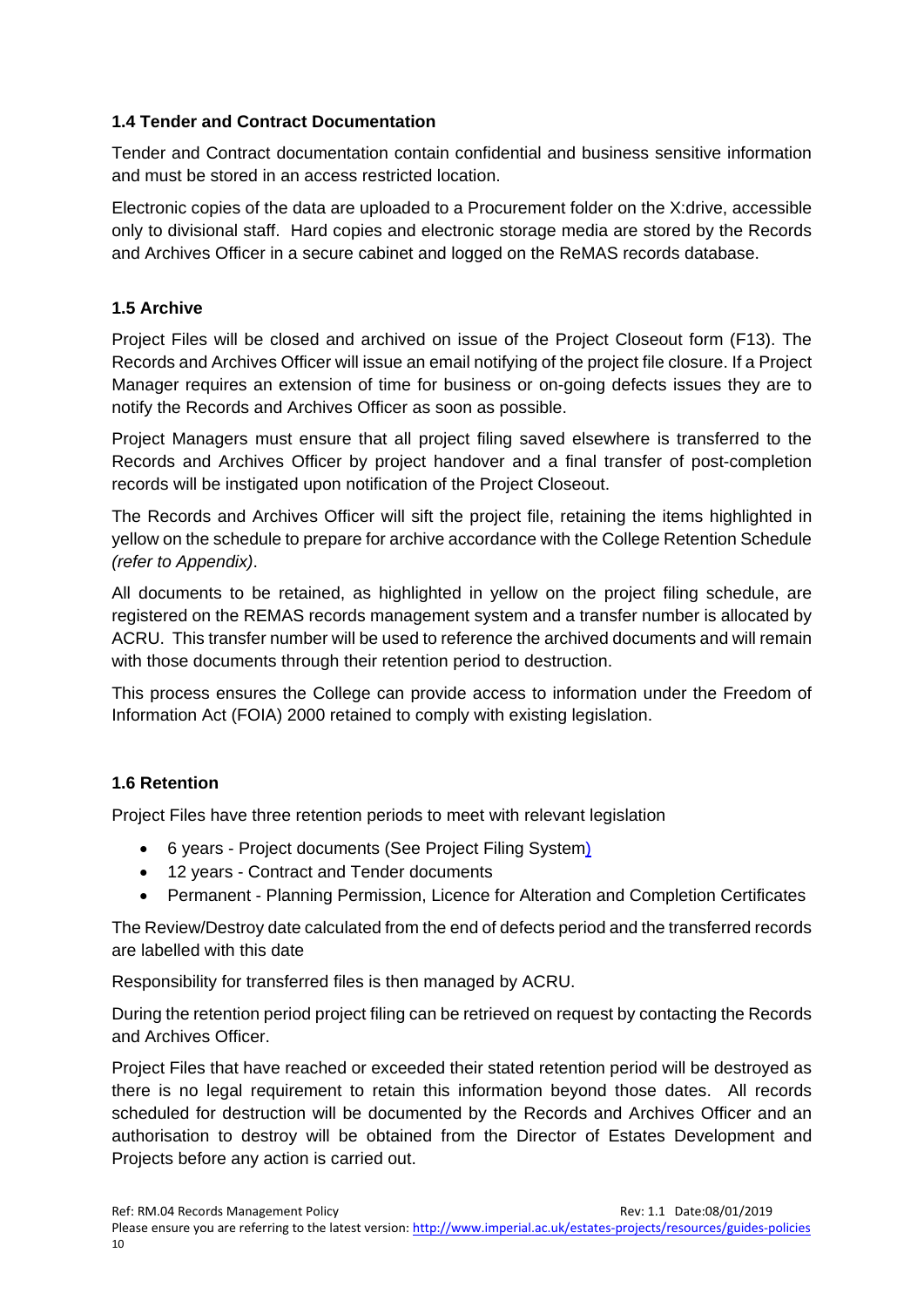# **2 Divisional Filing**

Each division is responsible for filing and retaining operational information required by the College to meet a number of College policies and wider legislation.

The Records & Archives Officer is responsible for the records management processes for all records held within the Estates Operations Division, to ensure that retention of the items stated within the College Retention Schedule is applied. Each member of staff is individually responsible for the retention of records they create and receive in line with these requirements.

# **2.1 Definition**

Divisional filing consists of all business and divisional social records created, received and stored by EDP staff which is not related to a specific project. A section of the X:drive is allocated for Divisional filing, broadly divided into business activities and processes, allowing all staff members to save and access non-project related divisional records. The X:drive should not be used for filing personal records.

Storing records by business activity or function enables consistency, reduces duplication and enables all staff to identify and quickly retrieve the information they need.3 Some business functions may resemble specific roles and departments within the College; but whilst the names roles may hold primary responsibility for such files, they may be used and held by other staff or Divisions (for example HR files). Examples of typical records categories include:

- $-HR$
- Training
- Health & Safety
- Administration
- Communications
- Social Activities

• Photographs

The structure will be reviewed on a regular basis through a series of consultations and workshops arranged by the Records and Archives Officer with Estates Operations to ensure that the structure remains relevant and usable for all staff.

Sub-folders can be created within the folder structure by staff. The folders should have meaningful titles relating to the content and/or function and not be titled according to the name of the folder creator. This is to ensure that the content remains meaningful in the future, after the records creator may have left the division. Refer to Appendix iii: File Naming Protocol for guidance on suitable file names

Security controls can be applied at top level folders through the implementation of distribution lists by ICT. Contact the Records & Archives Officer or the PA to the Director of Estates Projects to arrange this.

<sup>3</sup> Functional classification is identified as records management best practice by BS ISO 15489‐1:2016 Information and Documentation – Records Management. Section 9.4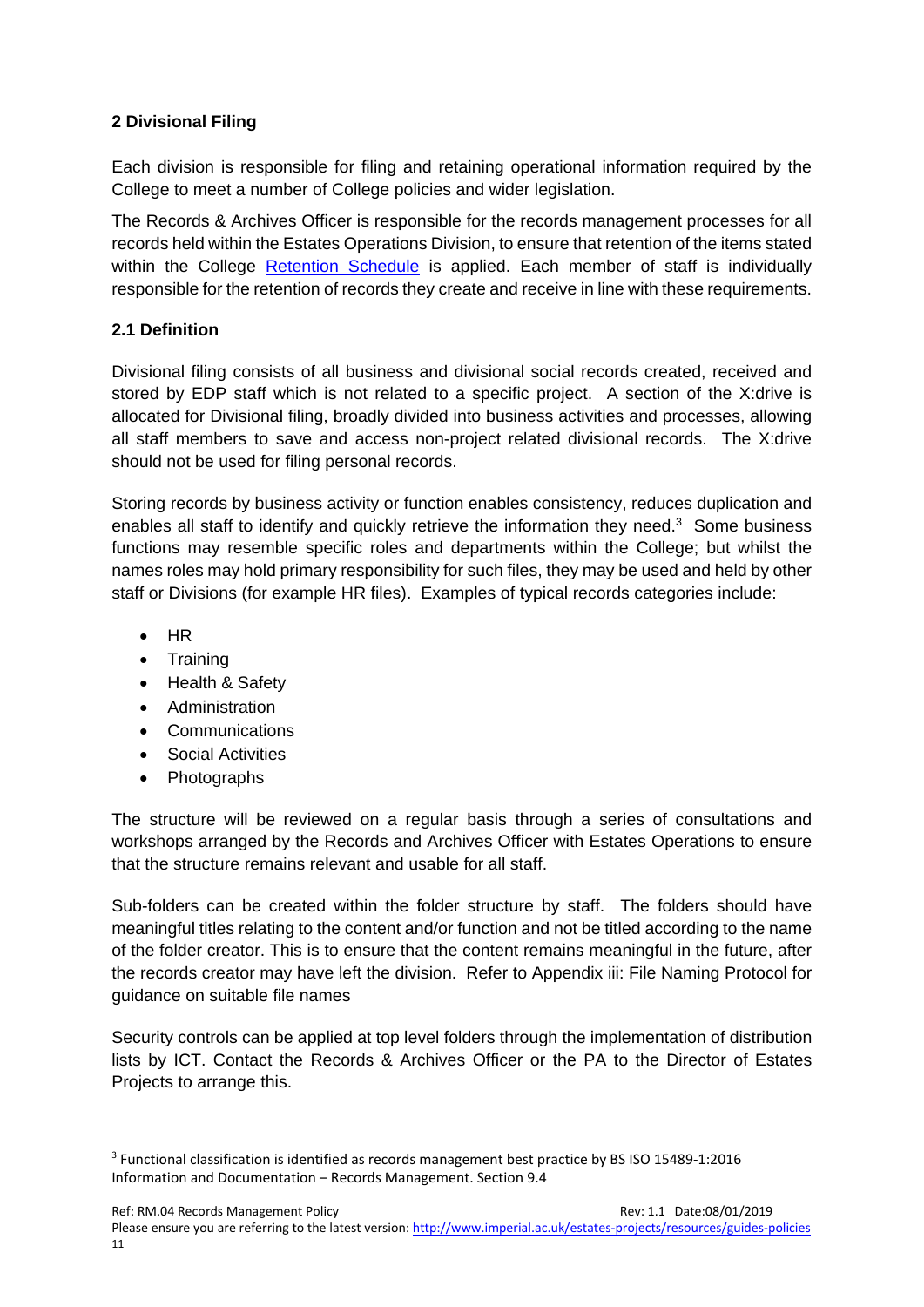#### **2.2 Emails**

Emails are as much an official communication as a letter, memo or fax and as such constitute College records which should be managed accordingly.

Electronic messages can be legally binding and may be disclosed in response to a Freedom of Information or Data Protection Request. The sender or the College may be held liable for defamatory statements in emails and care should be taken not to say anything that would not be said in another form of written communication.

If an email contains business related information, it should be added to the relevant folder on the shared drive.

#### **2.3 Archive and Retention**

The Records & Archives Officer will periodically review the information retained to ensure that the required items are being held no longer than required.

Documentation required to be retained by the division is listed within the College Retention Schedule. The retention schedule provides

- A list of items required
- Guidance on the retention period for each item
- The responsible division/department/individual

The Records and Archives Officer will discuss with the relevant staff member or team the continued requirements of older files. The documentation will then be sifted and listed; then retained or destroyed as per the guidance provided in the Retention Schedule *(refer to Appendix iv)*. Where appropriate the files and documentation will be transferred to ACRU.

All documents to be retained are registered on the ReMAS records management system. A Transfer number allocated by ACRU which will be used to reference the archived documents through their retention period to destruction.

This process ensures the College can provide access to information under the Freedom of Information Act (FOIA) 2000 retained to comply with existing legislation.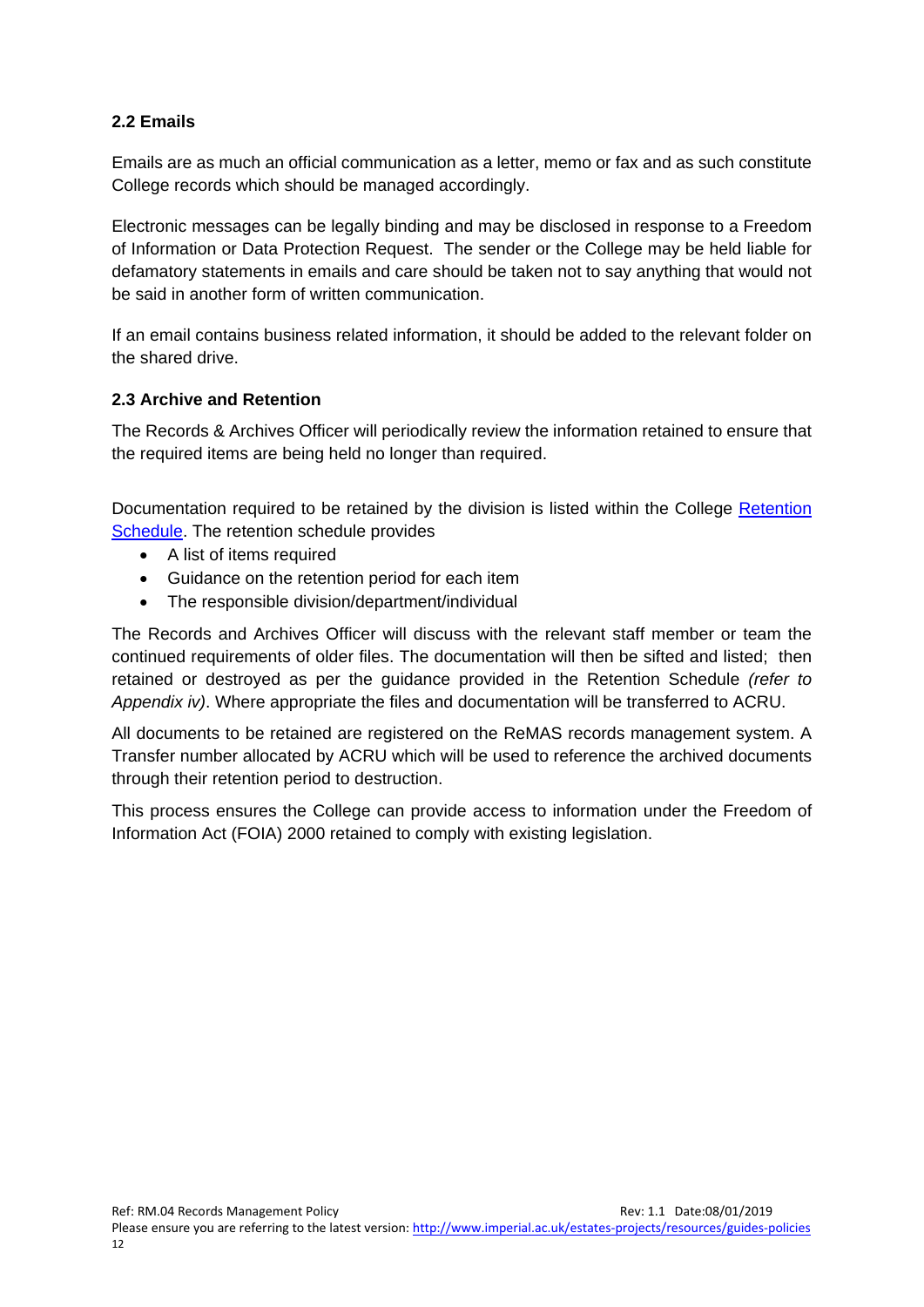## **3 File Naming Protocol**

Electronic filing enables the use of search functionalities to quickly find accurate and up to date information, so it is essential that information can be easily identified and retrieved.

Consistency in how we name documents, emails or folders is key to ease of identification and naming records logically distinguishes similar records from one another at a glance and aids with version control.

In general a title should be:

- Descriptive it says what the document is about
- Helpful it distinguishes the document from others of a similar topic.
- Consistent if follows standard conventions
- Concise file names should not be too long.

. General recommendations:

- File names should be unique, easily identifiable, naturally ordered and consistent.
- Ensure that a file can be independently identifiable if relocated or detached from its folder – ie *2016-12-04 BLKT1601 TAG Minutes* is more accessible than *2016-12-04 Minutes.*
- Avoid long file names and use of non-alphanumeric characters.
- File names should avoid spaces where possible. This reduces the file path length and mitigates the risk of corruption when saved to websites or certain file sharing programmes.
- Project related files should include the project number in the title. Do not insert a space between the building code and number. Ie CAGB1601 not CAGB 1601

#### **3.1 Using numbers in file names:**

To maintain numeric order, include the zero for numbers 0-9 (or 00 if the sequence is likely to be over 100)

| Paper 01            |             | Paper 1            |
|---------------------|-------------|--------------------|
| Paper <sub>02</sub> |             | Paper 10           |
| Paper <sub>03</sub> |             | Paper 11           |
| Paper <sub>04</sub> |             | Paper <sub>2</sub> |
| Paper <sub>05</sub> | rather than | Paper 3            |
| Paper 06            |             | Paper 4            |
| Paper 07            |             | Paper 5            |
| Paper 08            |             | Paper <sub>6</sub> |
| Paper 09            |             | Paper 7            |
| Paper 10            |             | Paper <sub>8</sub> |
|                     |             | Paper 9            |

Dates and times should always follow the BS ISO 8601:2004 basic format of YYYY-MM-DD

Ie 21st January 2015 would be written as 2015-01-21

This ensures that the chronological order of the records is maintained when files are viewed in number order, aiding access to the latest dated record.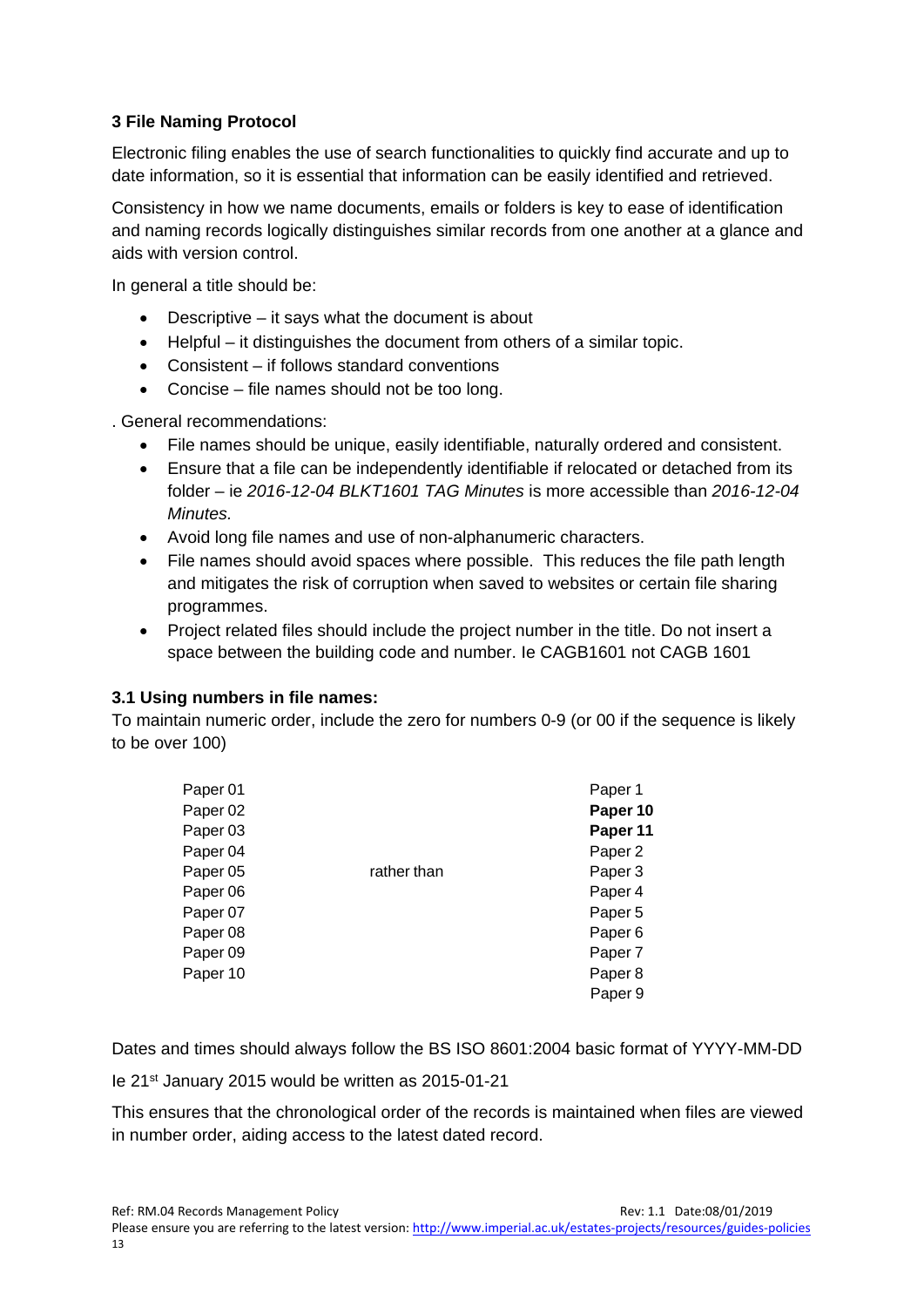#### **3.2 Naming correspondence records**

File names of correspondence should include the following elements so that the record can be easily identified and retrieved:

- Name of correspondent: type surname first, followed by initials
- Subject description (keeping it brief)
- Date of correspondence (and time HH:MM for string emails)
- Type of correspondence (for email include "re", "fwd" etc)

Avoid long email subject titles when filing email correspondence, remove surplus characters (multiple uses of "re" or "fwd" and unnecessary spacing or punctuation)

When using email filing software such as Oasys Mail Manager, pay particular attention to the length of email title as this will be used in the program's automated file name.

# **3.3 Ordering the elements in a file name**

The elements of a file name should be ordered according to the way in which the record will be retrieved or arranged.

ie: If records are easier located by date, then this element should appear first or if they are to be arranged by project number, that element should be first.

| 2016-11-18TAG-minutes |    | BLKT0601 PID |
|-----------------------|----|--------------|
| 2016-10-14TAG-minutes |    | BLKT1103 PID |
| 2016-09-17TAG-minutes | Ωr | CAGB1602 PID |
| 2016-08-03TAG-minutes |    | EENG1501 PID |

Do not start a file name with "draft" or "final".

# **3.4 Applying version number and draft status**

Version control procedures should be applied to documents which are frequently updated (policies etc). Inclusion of version number and date on the title page and within footers will provide an audit trail and reduce confusion over which document is the current version.

Decimal increments should be used to distinguish between major and minor changes. Use of "draft" or "final" can also be used at the **end** of a file name to distinguish between drafts and published versions.

Example:

- First draft may be v0.1 draft, then v0.2 draft …..
- Final version would then be v1.0
- A minor update denoted by a decimal increment: v1.1
- A major update would move to the next revision number: v2.0

# **3.5 File naming for website publication**

When naming files for the College website, avoid use of the following:

Uppercase characters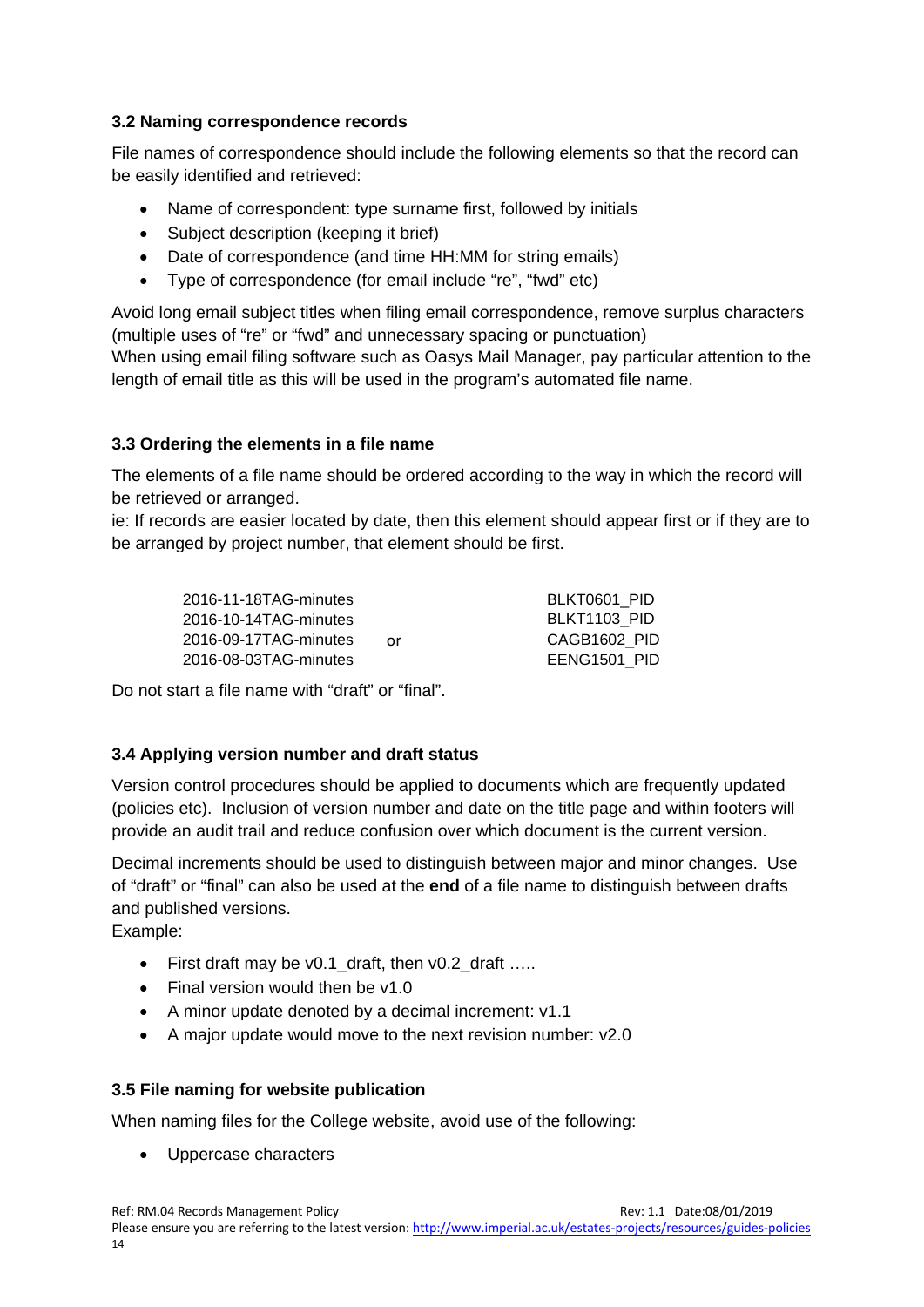- Spaces
- Punctuation (other than -)

When updating documents uploaded to the website, the file must be named exactly the same as the existing version. This enables the new file to directly overwrite the original and maintain all hyperlinks to the document. Any change in version should be denoted in the footer of the document and can be included in the descriptive text on the website.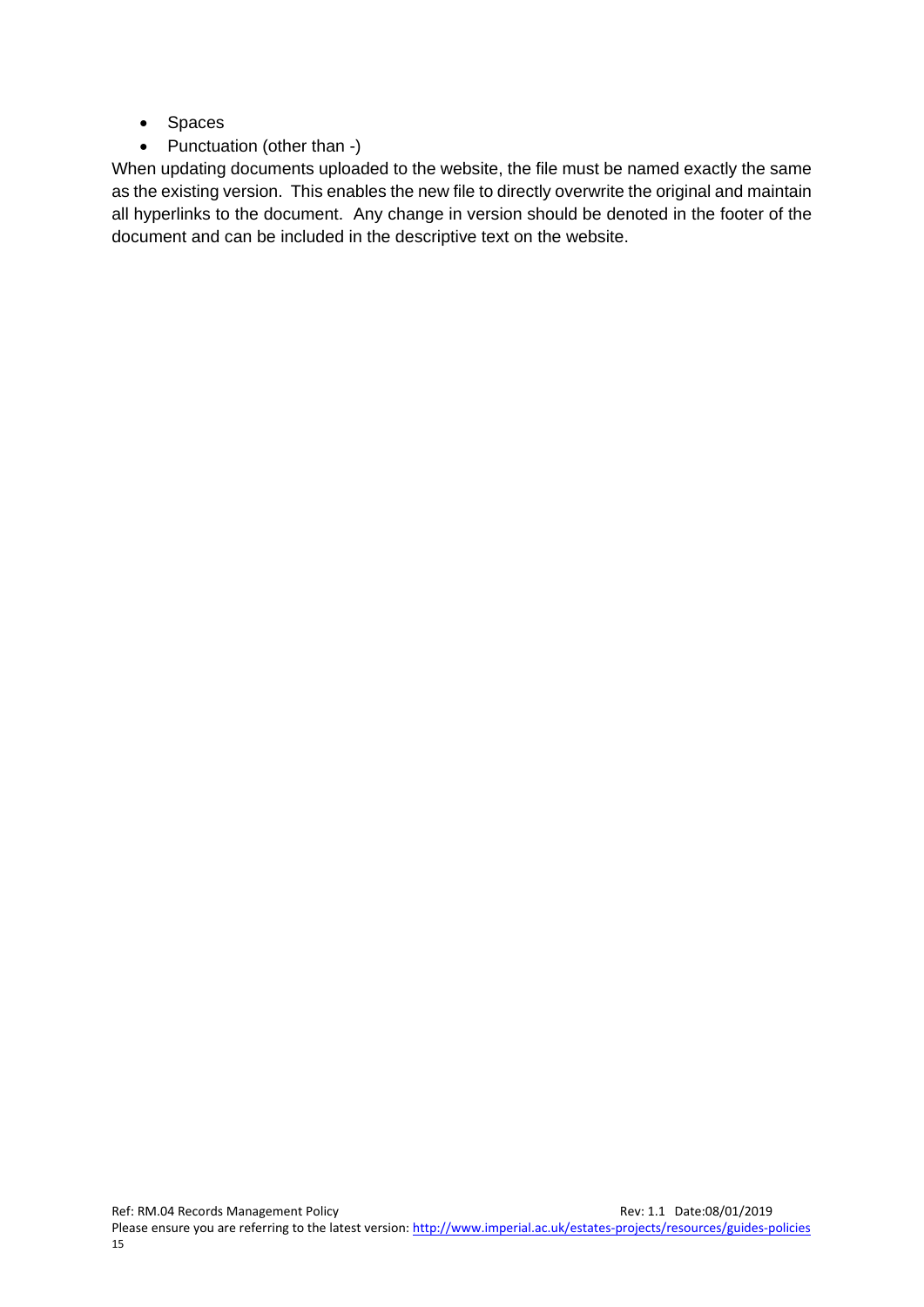#### **4 Digital Records' creation and storage**

The potential lifespan, future use and access of the file should be considered when creating and naming a digital record. Digital files and the software used to view them can rapidly become obsolete. Where possible non-proprietary file formats should be used, allowing for files to be opened using a range of software applications instead of being tied to one licenced version. Open, non-proprietary formats are more likely to remain useable even if the software that created them is no longer available. PDF/A is an ISO standardised file format specialised for files requiring long term preservation.

File names should be concise and meaningful and all project files should include the project number. Refer to Section 3 for recommended file naming protocols.

Password protecting files is not recommended as these will no longer be accessible should the file creator leave the College. Contact the Records & Archives Officer for advice on storing confidential files.

The following sub-sections provide an overview of the digital file storage options currently provided by the College and reflect recommended Divisional use. Refer to ICT's web pages for full details.

#### **4.1 X:drive**

The division is provided with access to a Shared Drive (X:Estates \\icfs5g.cc.ic.ac.uk) serviced by the ICT Division for our divisional usage. Access is given by the PA and Team Administrator.

#### **4.2 H:drive**

All staff are allocated personal storage on the network.

This is intended for personal records and work in progress; access is restricted to the user and is backed up daily, making it more secure than saving to personal computers' C:drive. It should not be used to store final versions of College records as they will be lost if the staff member leaves the employment of the College.

Refer to ICT's pages for further details: http://www.imperial.ac.uk/admin-services/ict/selfservice/connect-communicate/file-storage/home-directory-h-drive/

#### **4.3 File sharing and external access.**

The X:drive is restricted to users with Imperial College ID only; Project files which facilitate collaboration with external consultants can be set up on BOX cloud storage by the Records and Archives Officer (refer to section 4.3.2)

Caution should be made when using third party file sharing/cloud storage, as inappropriate use can lead to confidential / business sensitive information or personal data being stored outside of the College's control. Use of Dropbox or Google Drive is not recommended for sharing College information.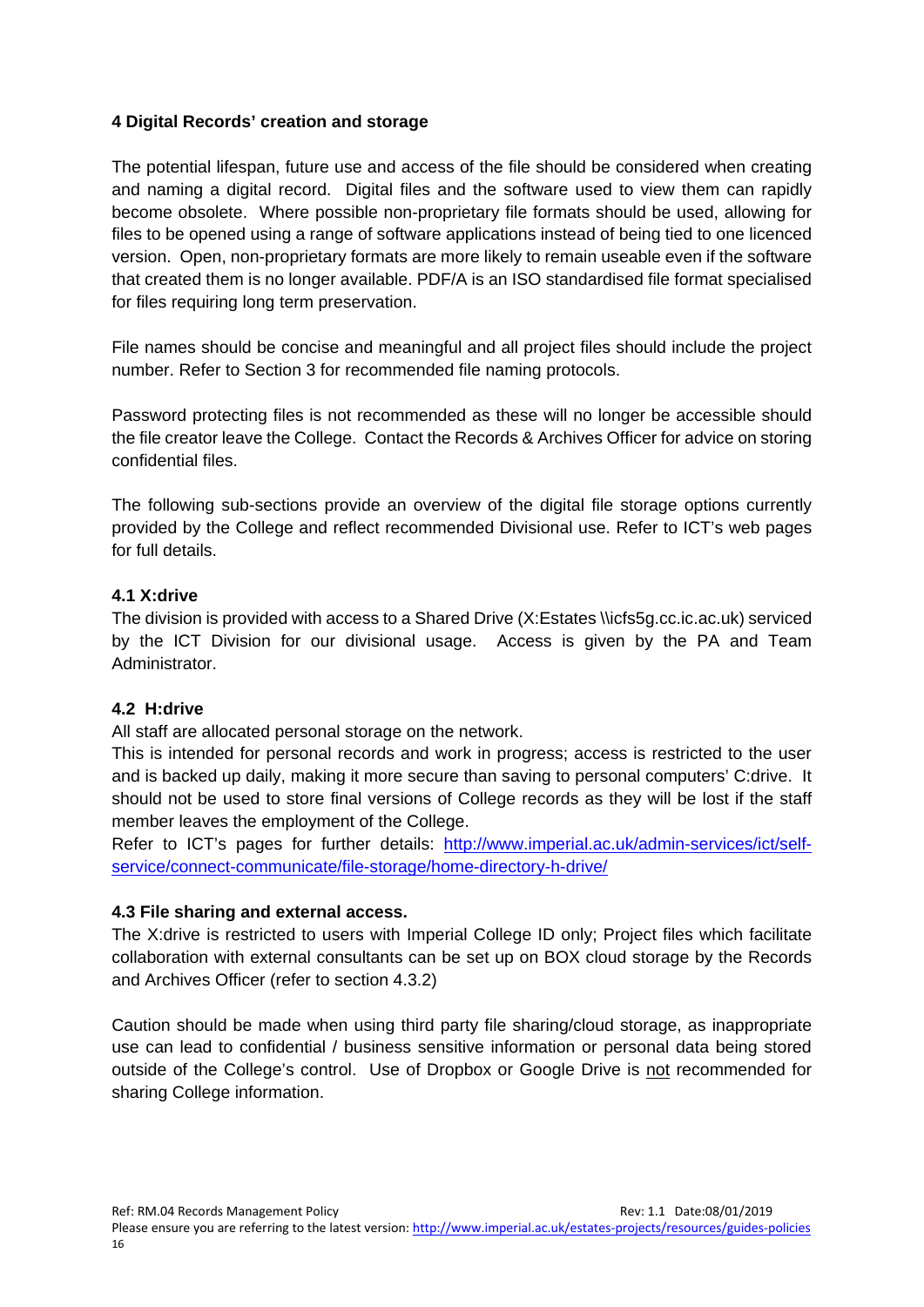Sharepoint, whilst being a popular option in the College for collaboration, does not meet records management standards and can only be used by users with College ID, so is not recommended for storage of project records.

Personal One Drive storage is also not recommended for long-term storage of College records, as these will be lost if the staff member leaves the employment of the College.

The following options are recommended for collaborative use and meet with ICT security requirements.

#### **4.3.1 File Exchange**

The College's File Exchange service facilitates the transfer of files up to 2Gb in and out of the College. Access and instructions for its use are available on ICT's web page: http://www.imperial.ac.uk/admin-services/ict/self-service/connect-communicate/sharing-andcollaboration/share-large-files-file-exchange/

Consideration should be made when transferring sensitive or confidential files, as the link can be forwarded by the recipient to others.

#### **4.3.2 Box Data Storage**

The college have approved use of Box as an encrypted cloud storage service and is now in use by Estates Operations for collaborative project filing on all major works' projects.

*This policy document will be updated when procedures around its use have been finalised, however all users should be aware of College ICT security and data protection policies when using this facility to share information with external consultants.* 

Refer to ICT's webpages for further information on this service: http://www.imperial.ac.uk/research-and-innovation/support-for-staff/scholarlycommunication/research-data-management/imperial-policy/guidance/box/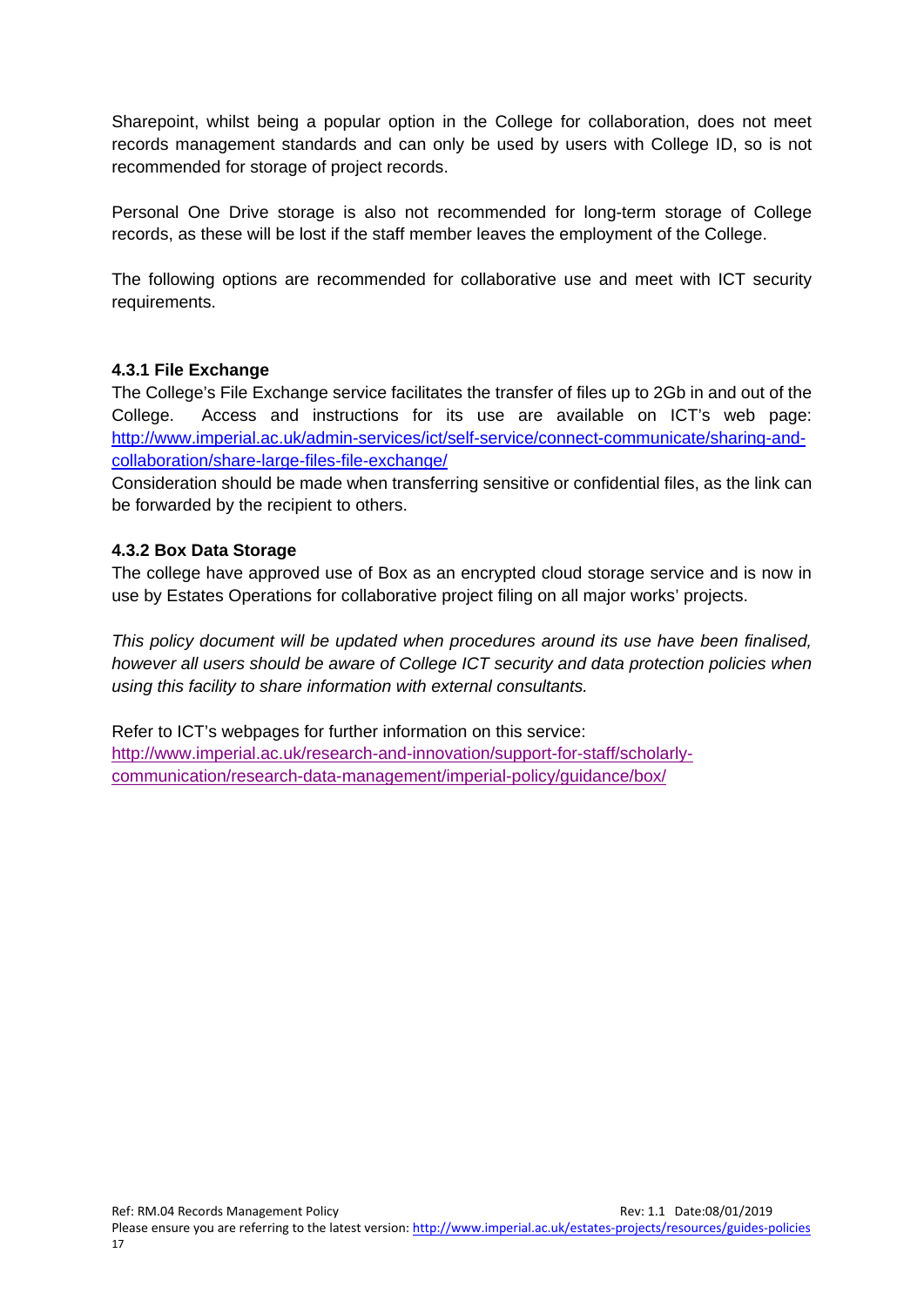# **Part 2 Divisional Records Management Policy**

#### **5 Scope and Definitions**

**Records** are defined as recorded information, **in any form**, 'created, received and maintained as evidence and as an asset by an organisation or person, in pursuit of legal obligations or in the transaction of business.'4

The scope of this policy relates to all operational and project records created, received or held in any format by the division, including:

- all project related records;
- all administrative records (for example Divisional, HR, safety, financial, accounting, training, photographs, awards);
- information which contributes to the culture and history of the College.

**Records Management** is defined as an administrative system to control the creation, storage use and disposition of records throughout their life cycle.<sup>5</sup> The key components of records management are:

- record creation
- record keeping
- record maintenance (including tracking of record movements)
- access and disclosure
- closure and transfer
- appraisal
- archiving
- preservation
- disposal.

<sup>4</sup> BS ISO 15489-1:2016 definition of 'records', p2

<sup>5</sup> The term Records Life Cycle describes the life of a record from its creation/receipt through the period of its 'active' use, then into a period of 'inactive' retention (such as closed project files which may still be referred to occasionally) and finally either confidential disposal or archival preservation.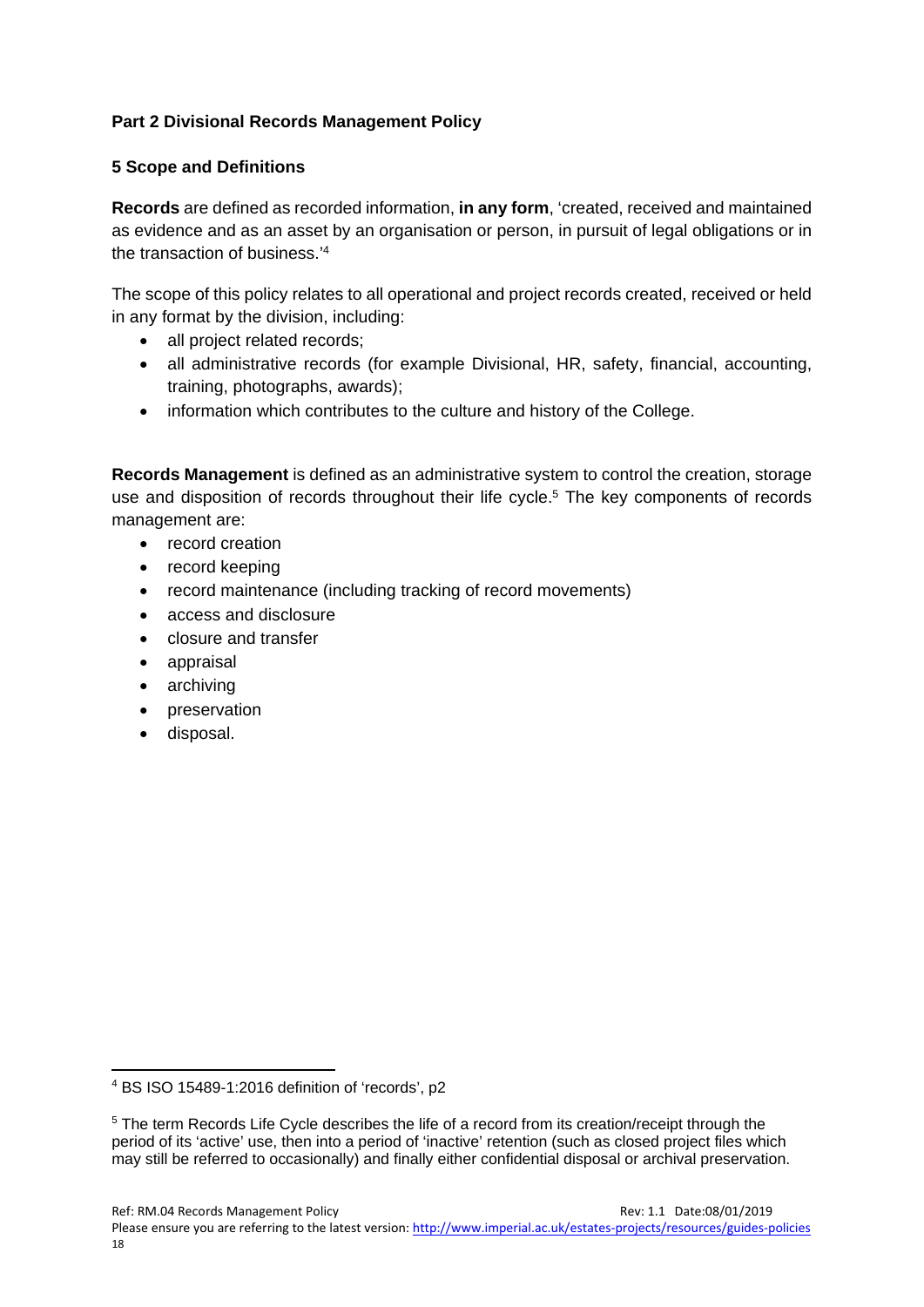#### **6 Aims of our Records Management System**

The aims of our Records Management System are to ensure that:

- **records are available when needed** to improve staff efficiency and productivity, reduce operating costs and enable better decision making.
- **records can be accessed** records and the information within them can be located and displayed in a way consistent with its initial use, and that the current version is identified where multiple versions exist.
- **records can be interpreted** the context of the record can be interpreted: who created or added to the record, during which business process, and how the record is related to other records;
- **records can be trusted** the information reliably represents the business process in which it was used or created as a consequence of and its integrity and authenticity can be demonstrated;
- **records can be maintained through time** the qualities of availability, accessibility, interpretation and trustworthiness can be maintained for as long as the record is needed;
- **records are secure** from unauthorised or inadvertent alteration or erasure, that access and disclosure are properly controlled and audit trails will track all use and changes.
- **records are retained and disposed of appropriately** using consistent and documented retention and disposal procedures, which include provision for appraisal and the permanent preservation of records with archival value;
- **records can support business continuity** measures are in place to ensure vital information required for operational purposes is protected in the event of a disaster
- **records are available to support legislative compliance**  to ensure reliable and accurate records can be retrieved to enable compliance with legal and regulatory requirements and to minimise litigation risks

Implementing a records management system includes ensuring that **all staff are trained:** 

- To be aware of their responsibilities for record-keeping and record management.
- To understand the benefits to them in both their work and in protecting their rights and interests.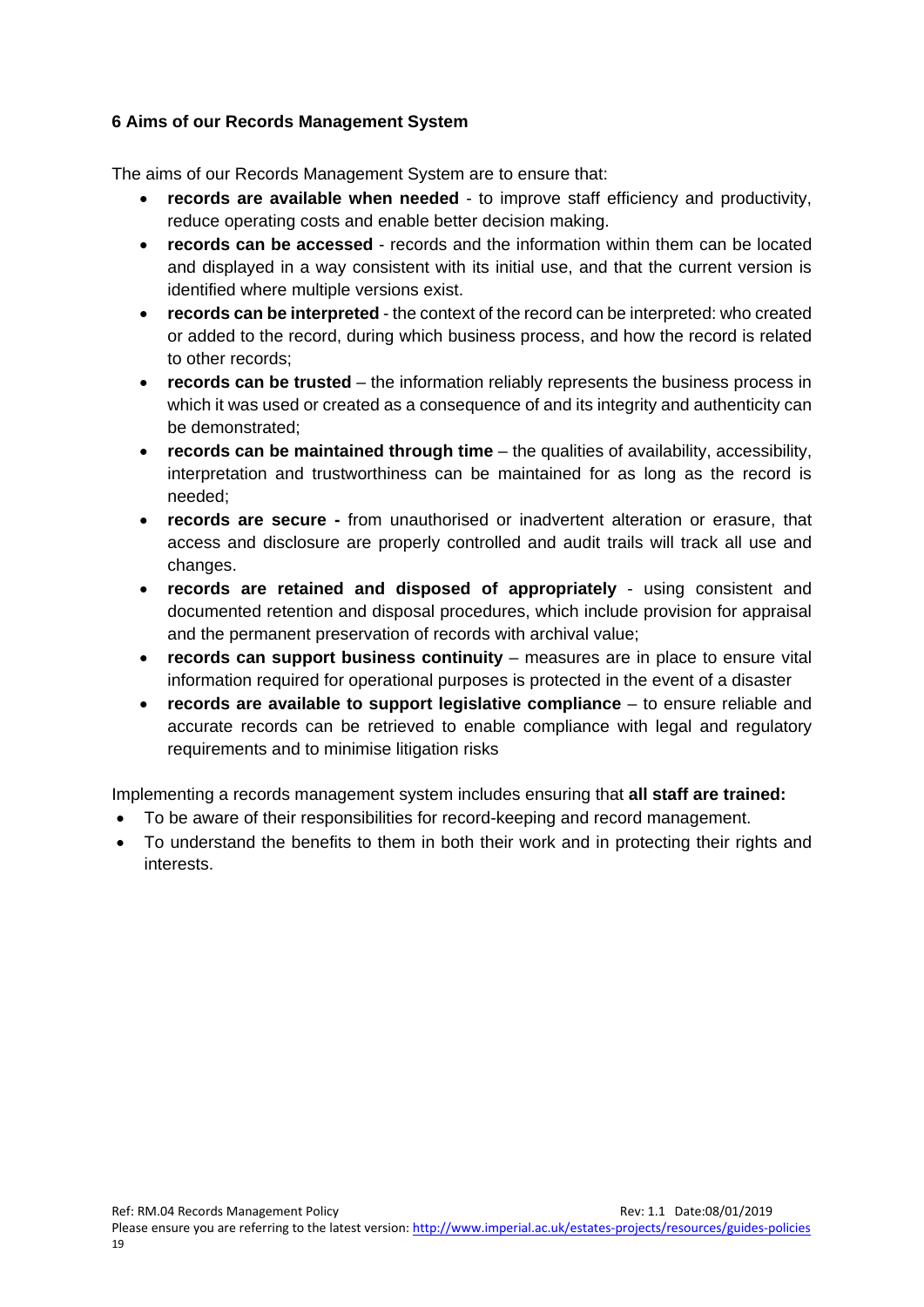#### **7 Roles and Responsibilities**

#### College Secretary

The College Secretary has overall responsibility for records management within Imperial College London. As accountable officer they are responsible for the management of the organisation and for ensuring appropriate mechanisms are in place to support service delivery and continuity. The College has a particular responsibility for ensuring that legal responsibilities are met at a corporate level and for the adoption of internal and external governance requirements.

#### College Archives and Corporate Records Unit

The College Archives and Corporate Records Unit is responsible for ensuring that the College implements a records management policy and that local records management systems and processes are developed, coordinated and monitored.

#### Divisional Directors and upper management

The Director ensures that a local/divisional records management policy is approved, adopted and implemented across the division.

#### Divisional Records & Archives Officer

The Records & Archives Officer is responsible for the development and maintenance of records management practices throughout the division, overseeing and advising upon new filing/storage systems, drawing up guidance for good records management practice and promoting compliance with this policy in such a way as to ensure the easy, appropriate and timely retrieval of information.

They will liaise with ACRU, other relevant College division/departments and external organisations working with the division, to ensure the appropriate information is retained.

They manage the custody of inactive records and carry out audits to identify vital records within the division requiring long term and/or secure retention.

#### All Staff

All staff who create, receive and use records have records management responsibilities. In particular all staff must ensure that they keep appropriate records of their work and manage those records in keeping with this policy and with any guidance subsequently produced.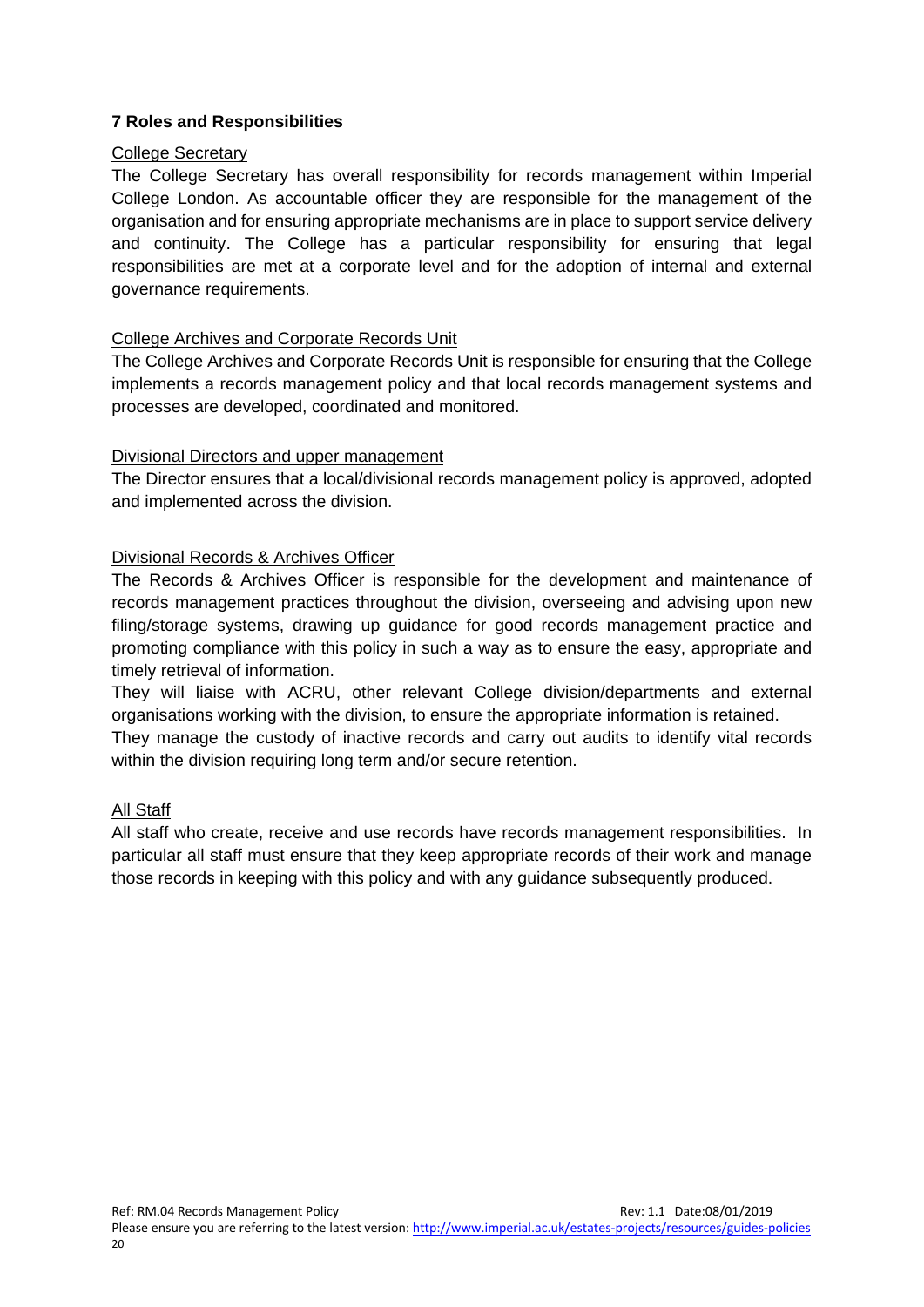## **8 Legal and Professional Obligations**

The College will take all necessary actions to comply with the legal and professional obligations set out in the College guidance, in particular:

- The Data Protection Act 2018;
- The Freedom of Information Act 2000:
- Environmental Information Regulations 2004;

And any new legislation affecting records management as it arises.

#### **8.1 Personal Data**

All staff and students who work with personal data are responsible for complying with the General Data Protection Act (GDPR). When saving, sharing or otherwise distributing records containing personal data, all staff should be aware of their legal responsibilities under GDPR.

All data that identifies staff, students or other individuals, produced in any format, should be stored securely and not disclosed unlawfully. Refer to the College's Legal Services webpages for further information: https://www.imperial.ac.uk/admin-services/secretariat/informationgovernance/data-protection/gdpr/

#### **9 Registration of Records**

The Records & Archives Officer will establish and maintain mechanisms through which records are registered and maintained. The inventory of record collections will facilitate:

- the classification of records into series:
- the status of registered records within the system;
- the retention period relating to individual records.

# **10 Retention and Disposal Schedules**

It is a fundamental requirement that specific divisional records are retained for a minimum period of time for legal and operational reasons. The length of time for retaining records will depend on the type of record and its importance to the College or Division's business functions<sup>6</sup>.

It is equally important that records must not be retained for longer than they are legally required, to minimise risk of unnecessary disclosure and to enable more efficient records storage and retrieval.

The College has adopted the retention periods set out in this Records Management Policy. The retention schedule will be reviewed periodically. Refer to Appendix (iv) for the Estates Development & Projects' Records Retention Schedule

# **11 Records Management Audit**

Records management practices will be regularly audited for compliance with College policy, legislative changes and changes within Division's work processes and requirements.

The audit will:

21

Ref: RM.04 Records Management Policy **State:08/01/2019** Rev: 1.1 Date:08/01/2019

 $6$  Divisional responsibilities are listed within the Retention Schedule – Appendix iii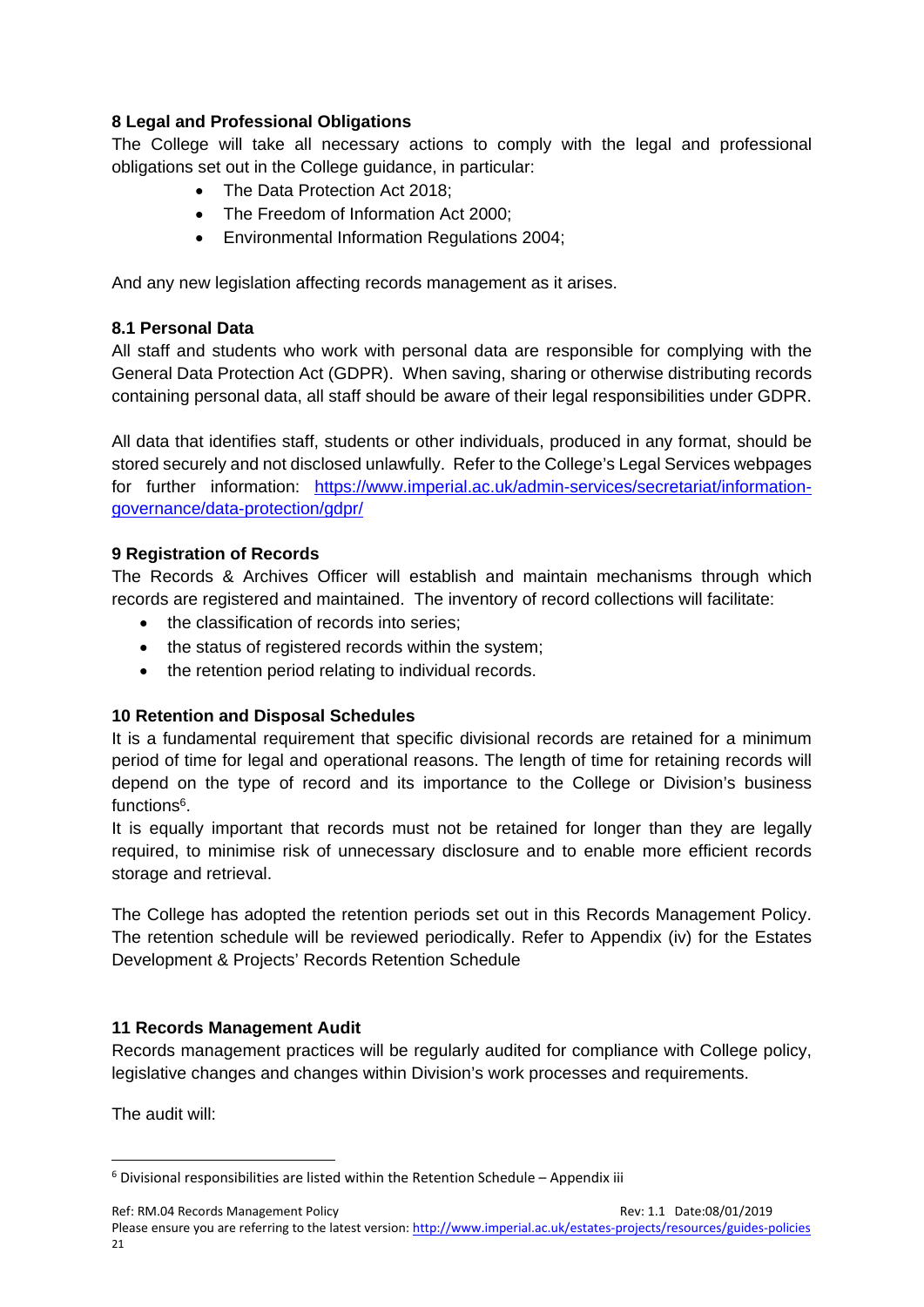- Identify areas of operation that are covered by the College policies and identify which procedures and/or guidance should apply to the policy;
- Follow a mechanism for adapting the policy to cover missing areas if these are critical to the creation and use of records, and use a subsidiary development plan if there are major changes to be made;
- Set and maintain standards by implementing new procedures, including obtaining feedback where the procedures do not match the desired levels of performance; and
- Highlight where non-conformance to the procedures is occurring and suggest a tightening of controls and adjustment to related procedures.

The results of audits will be reported to divisional senior management.

# **12 Training**

All divisional staff will be made aware of their responsibilities for record keeping and record management through generic and specific training programmes and guidance.

Records Management and Freedom of Information training is available via the Staff Development pages, which should form a part of new staff induction and is strongly recommended for all staff. http://www.imperial.ac.uk/staff-development

Data Protection and Information Security Awareness training are also mandatory for all staff: https://www.imperial.ac.uk/staff-development/learning-and-developmentcentre/courses/ipd/courses/data-protection/ http://www.imperial.ac.uk/admin-services/ict/self-service/be-secure/protect-college-personalinformation/security-awareness-training/

# **13 Related standards and Guidance**

Imperial College:

- Code of Practice 17 Protecting Sensitive Data. https://www.imperial.ac.uk/media/imperial-college/administration-and-supportservices/secretariat/public/college-governance/charters-statutes-ordinancesregulations/policies-regulations-codes-of-practice/information-systemssecurity/Appendix-A.pdf
- Processing Personal Data. https://www.imperial.ac.uk/adminservices/secretariat/information-governance/data-protection/processing-personaldata/
- ICT: Be Secure (ICT Security) http://www.imperial.ac.uk/admin-services/ict/selfservice/be-secure/
- ACRU: Managing Your Records http://www.imperial.ac.uk/adminservices/acru/recordsmanagement/managingyourrecords/
- Data Protection Codes of Practice https://www.imperial.ac.uk/adminservices/secretariat/information-governance/data-protection/our-policy/codes-ofpractice/
- Legal Services Office: Freedom of Information https://www.imperial.ac.uk/adminservices/secretariat/information-governance/freedom-of-information/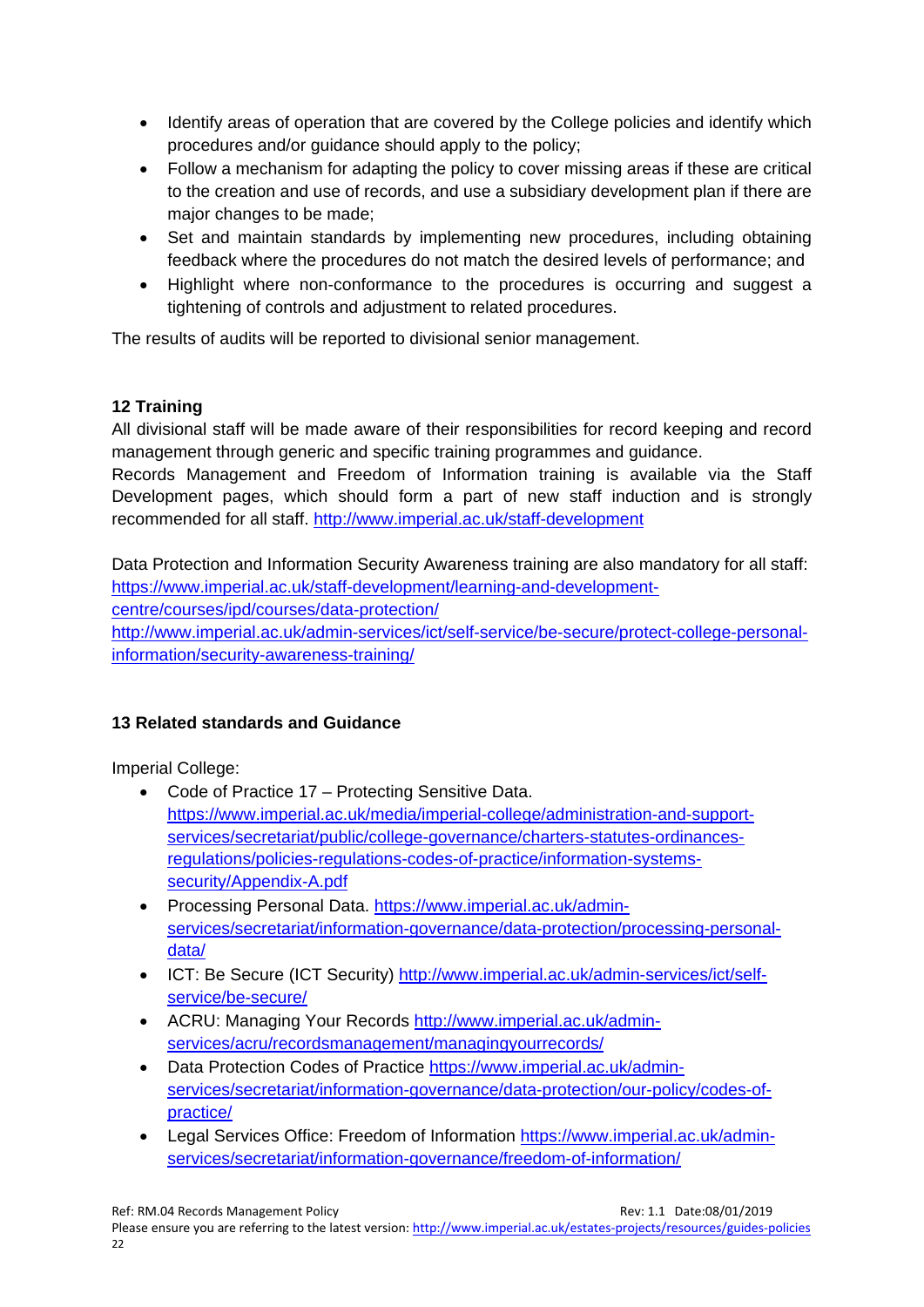- Estates Development & Projects' Record Document Guidelines http://www.imperial.ac.uk/estates-projects/resources/guides-policies/ :
	- o RM07 Building Fabric manual production guidelines
	- o RM08 O&M Manual production guidelines
	- o RM09 Record Document process guidelines

External authorities:

- Lord Chancellor's Code of Practice on the management of records issued under section 46 of the Freedom of Information Act 2000 http://www.nationalarchives.gov.uk/documents/foi-section-46-code-of-practice.pdf
- British Standard ISO 15489-1:2016 Information and documentation Records Management. Part 1: Concepts and Principles. Available from: http://www.iso.org/iso/catalogue\_detail?csnumber=62542
- Information Commissioner's Office: Guide to Data Protection. https://ico.org.uk/fororganisations/guide-to-data-protection/

#### **14 Review**

This policy will be reviewed every two years (or sooner if new legislation, codes of practice, national standards or College policy are to be introduced).